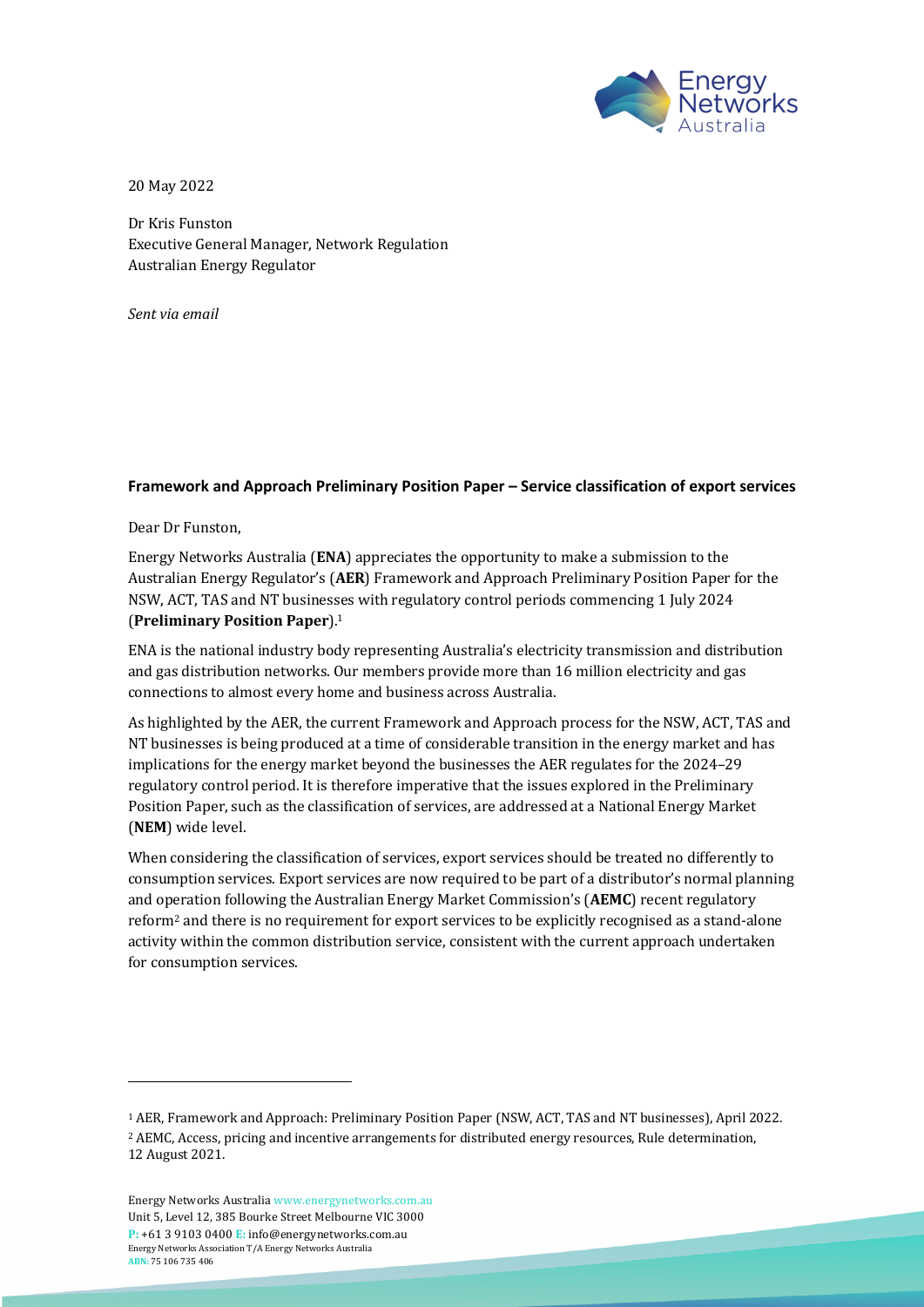

Given the changes to the National Electricity Rules (NER)<sup>3</sup>, export services will be consequentially captured under the current list of common distribution service activities, which are regulated as a direct control service and classified as a standard control service (SCS).

As export services involve the use of the shared distribution network to export energy, these are natural monopoly services that should be regulated by the AER and provided for in networks' SCS regulated revenue allowance. Importantly, under a revenue cap, distributors do not face a revenue incentive to grow demand for their services.

Given the pace of transition, networks also recommend that the AER further considers the development of an optimal long-term policy framework for energy storage devices that better facilitates efficient innovative customer focused outcomes, such as community-scale battery programs, without the time, cost and uncertainty of the current case-by-case approval process. ENA welcomes the development of a technology-neutral framework, starting with the classification of services, that ensures consumers can fully benefit from the adoption and use of energy storage devices. 

## Enabling a distributed energy future

The distribution network now not only conveys electricity to customers (consumption services) but also conveys electricity from customers (export services).

The AEMC's final rule introduced a package of reforms designed to support more distributed energy resources (DER) connecting to the grid, including:

- $\lambda$  introducing clear obligations on distributors to provide export services,
- $\lambda$  enabling new network tariff options that reward customers, and
- strengthening consumer protections and regulatory oversight.

Significantly, the final rule clarified that distribution services now include export services by removing direction-specific references in associated definitions.<sup>4</sup> As highlighted by the AEMC in its final determination:

*"While DNSPs have been connecting a growing number of customers with DER over the past decade, they have been doing so under a regulatory framework that was developed for a one-way* transportation system... The final rules address these issues **by making clear that** *export services are part of the core services to be provided by DNSPs [distribution network service providers]."5*

Distributors are also required to offer a basic export level without charge whereby a retail customer can export to the distribution network up to this level, set to reflect the network's intrinsic DER hosting capacity, at no additional charge for the next two regulatory control periods. The requirement to offer a basic export level at no charge, however, should not be conflated with a

<sup>4</sup> The AEMC's final rule makes changes to the NER to clarify that distribution services include export services. To achieve this outcome, the final rule removes "to customers" in the definition of "network" in chapter 10 of the NER to remove the only direction-specific reference within the definitions related to "distribution service". <sup>5</sup> AEMC, Access, pricing and incentive arrangements for distributed energy resources, Rule determination, 12 August 2021, page ii.

<sup>&</sup>lt;sup>3</sup> The AEMC's final rule makes changes to the NER to clarify that distribution services include export services.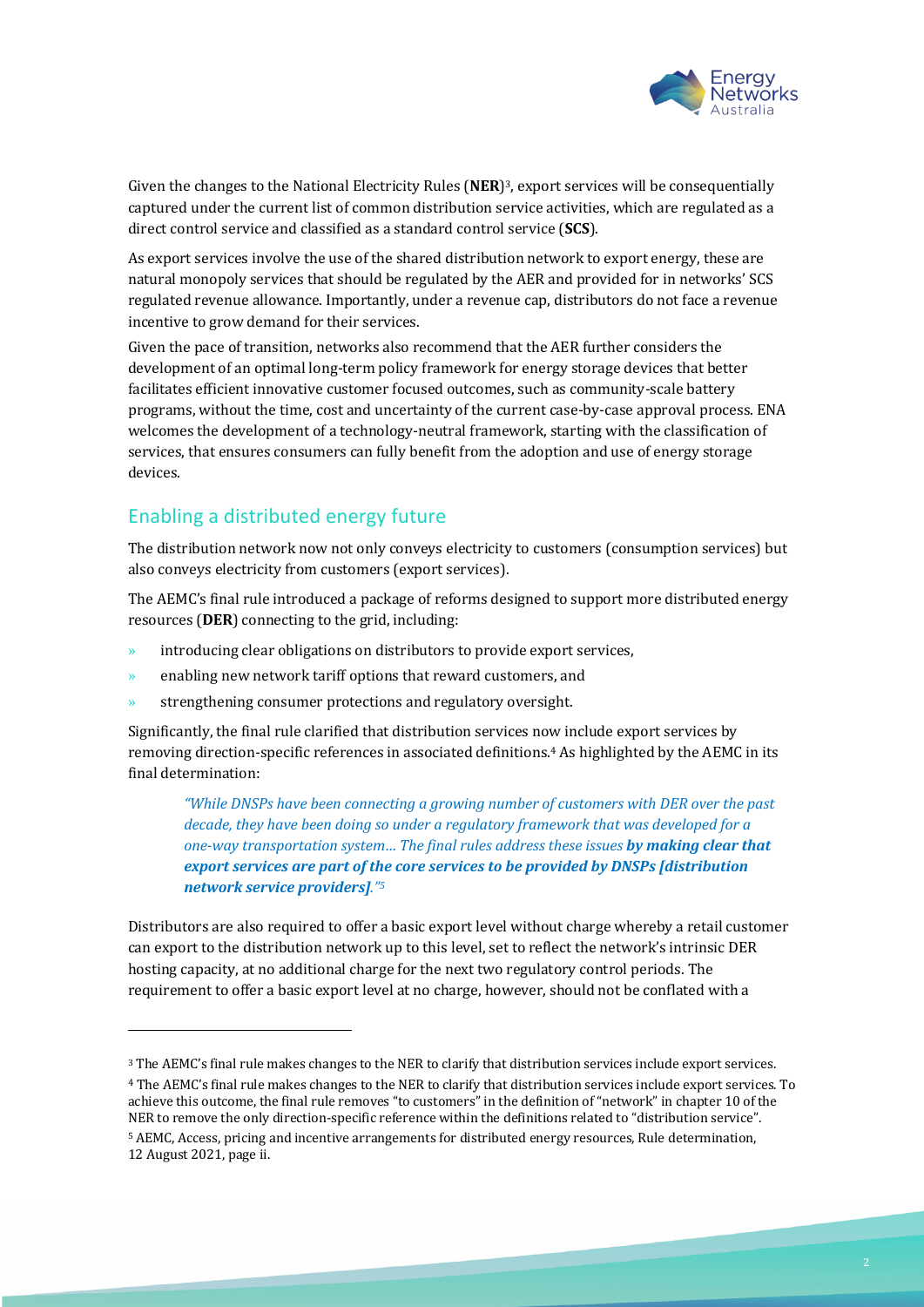

minimum export capacity right. The AEMC considered, but did not introduce, requirements in the NER for distributors to offer a specified minimum level of export capacity to DER customers as it could lead to several issues, including the potential for inefficient investment.

In making the rule, the AEMC sought to ensure, to the greatest extent possible, symmetry between the regulation of consumption services and export services. To reflect the change in the NER that an export service constitutes a distribution service, the AEMC's final rule requires the AER to review, and adjust where necessary, the AER's Distribution Service Classification Guidelines and associated Explanatory Statement. 

Consistent with the approach undertaken for consumption services, the AEMC considered it remained appropriate that the AER should follow the process outlined in the NER to arrive at a service classification decision (in accordance with its Distribution Service Classification Guidelines) during the Framework and Approach stage of a distributor's regulatory determination.

However, farrierswier's Insights Report, developed through the rule change process<sup>6</sup>, did explore several possible export service classification options, concluding that the 'augmenting the existing SCS distribution use of system (DUoS) service' has the most straight forward pathway to implementation, highlighting that it was also consistent with an initial AER staff view that SCS is an appropriate classification for export services.<sup>7</sup>

Other scenarios, such as establishing a new alternative control export service and establishing a new negotiated export service, were also analysed. Materially, under those other scenarios, farrierswier concluded that distributors may face a market making incentive to increase sales of these services beyond what was forecast in the reset process.

## Classifying export services

Service classification determines the type of economic regulation, if any, that the AER applies to services provided by distributors. The *common distribution service* is the bundle of distribution activities used by customers, relating to their use of the shared network. The activities for the common distribution service in the baseline list of services include activities such as:

- $\lambda$  the planning, design, repair, maintenance, construction and operation of the distribution network,
- works to fix damage to the network, and
- procurement and provision of network demand management activities for distribution purposes.

These distribution activities are provided by the distributor operating as a natural monopoly. Barriers to entry, such as the requirement for exclusive licences to operate in certain areas, prevent competition for the common distribution service.<sup>8</sup> Activities within the common distribution service

<sup>&</sup>lt;sup>6</sup> Farrierswier, Insights report: Effectiveness of the TSS process and options for implementing export charges, 11 March 2021 Note: During the rule change process, the AEMC engaged an independent expert consultant, farrierswier, to undertake scenario analysis to test how export pricing may be implemented under the current pricing framework.

<sup>7</sup> Farrierswier, Insights report: Effectiveness of the TSS process and options for implementing export charges, 11 March 2021, page 38.

<sup>&</sup>lt;sup>8</sup> AER, Service Classification Guideline, September 2018.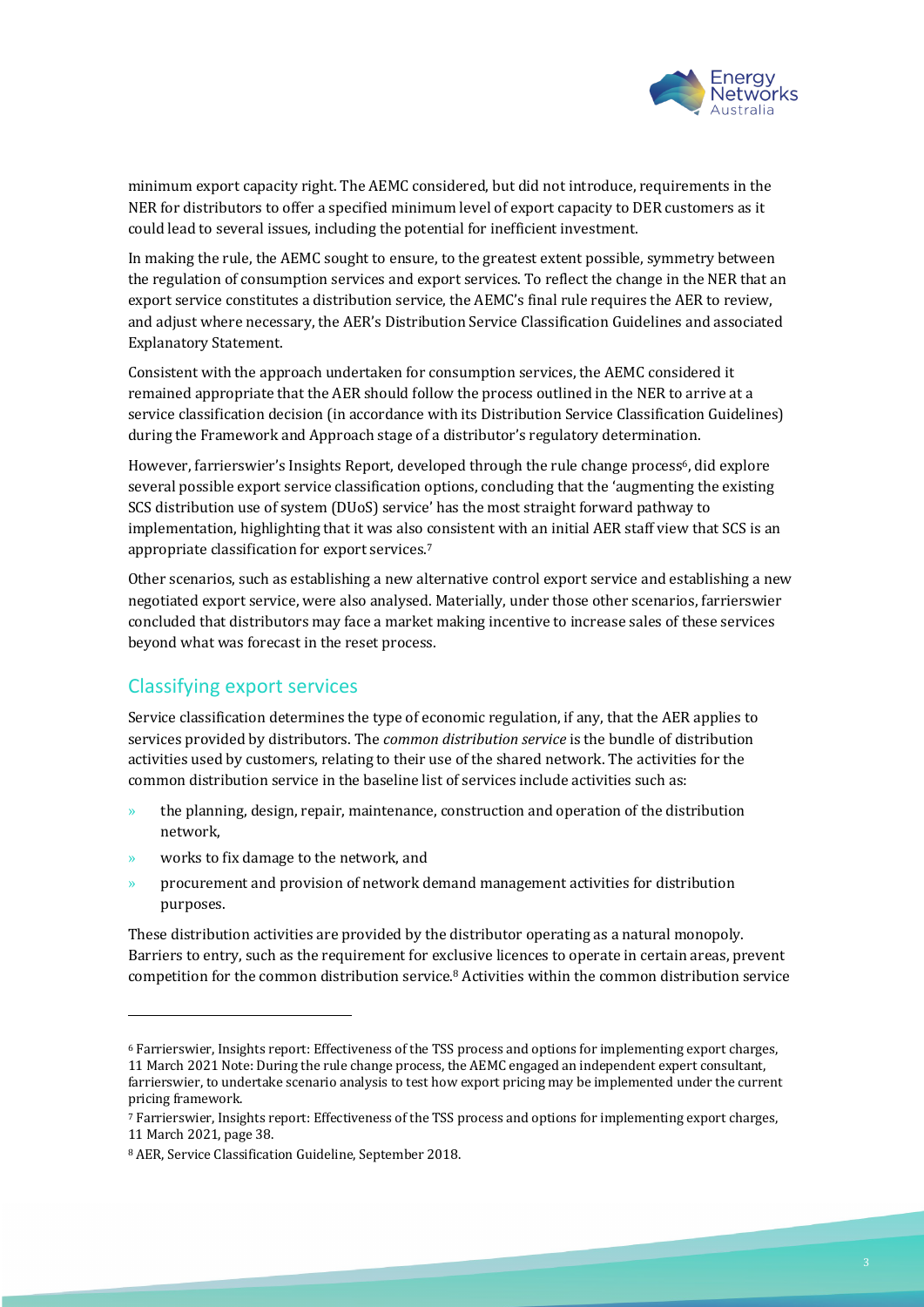

group are intrinsically tied to the network infrastructure and the systems that support the shared use of the distribution network by customers.<sup>9</sup>

As outlined above, the AEMC's final rule made changes to the NER to make it clear that export services are now part of the core services to be provided by distributors. The final rule removes "to customers" in the definition of "network" in chapter 10 of the NER to remove the only directionspecific reference within the definitions related to "distribution service", as shown below:

network: The apparatus, equipment, plant and buildings used to convey, and control the *conveyance of, electricity to customers (whether wholesale or retail) excluding any connection* assets. In relation to a Network Service Provider, a network owned, operated or controlled by *that Network Service Provider.10*

Export services are now required to be part of a distributor's normal planning and operation and should be treated no differently to consumption services from a service classification perspective. Just like the treatment for consumption services, there is no need for export services to be explicitly recognised as a stand-alone activity within the common distribution service.

Given the changes to the NER, export services will be consequentially captured under the current list of common distribution service activities – for example, the distributor will be required to plan, design, repair, maintain, construct and operate the distribution network to provide both consumption services *and* export services to customers.

The common distribution service is regulated as a direct control service. In classifying a direct control service as a SCS or an alternative control service (ACS), the NER requires the AER to have regard to factors such as:

- the potential for development of competition in the relevant market and how the classification might influence that potential,
- the desirability of a consistent regulatory approach to similar services (both within and beyond the relevant jurisdiction), and
- the extent the costs of providing the relevant service are directly attributable to the person to whom the service is provided.<sup>11</sup>

Taking into account the NER factors, the AER has classified as the common distribution service as SCS.

As export services involve the use of the shared distribution network to export energy, these are natural monopoly services that should be regulated by the AER and provided for in networks' SCS regulated revenue allowance.

Under this approach, the AER will have the ability to ensure expenditure to provide export services is efficient using the existing regulatory controls on network expenditure, such as assessment against the capital expenditure and operating expenditure objectives, the incentive schemes, regulatory investment test, ex-post review, and benchmarking.

<sup>&</sup>lt;sup>9</sup> AER, Explanatory Statement - Service Classification Guideline, September 2018.

<sup>&</sup>lt;sup>10</sup> AEMC, NER markup (Indicative changes to National Electricity Rules made by National Electricity Amendment (Access, pricing and incentive arrangements for distributed energy resources) Rule 2021).

 $11$  NER, clause 6.2.2(c).